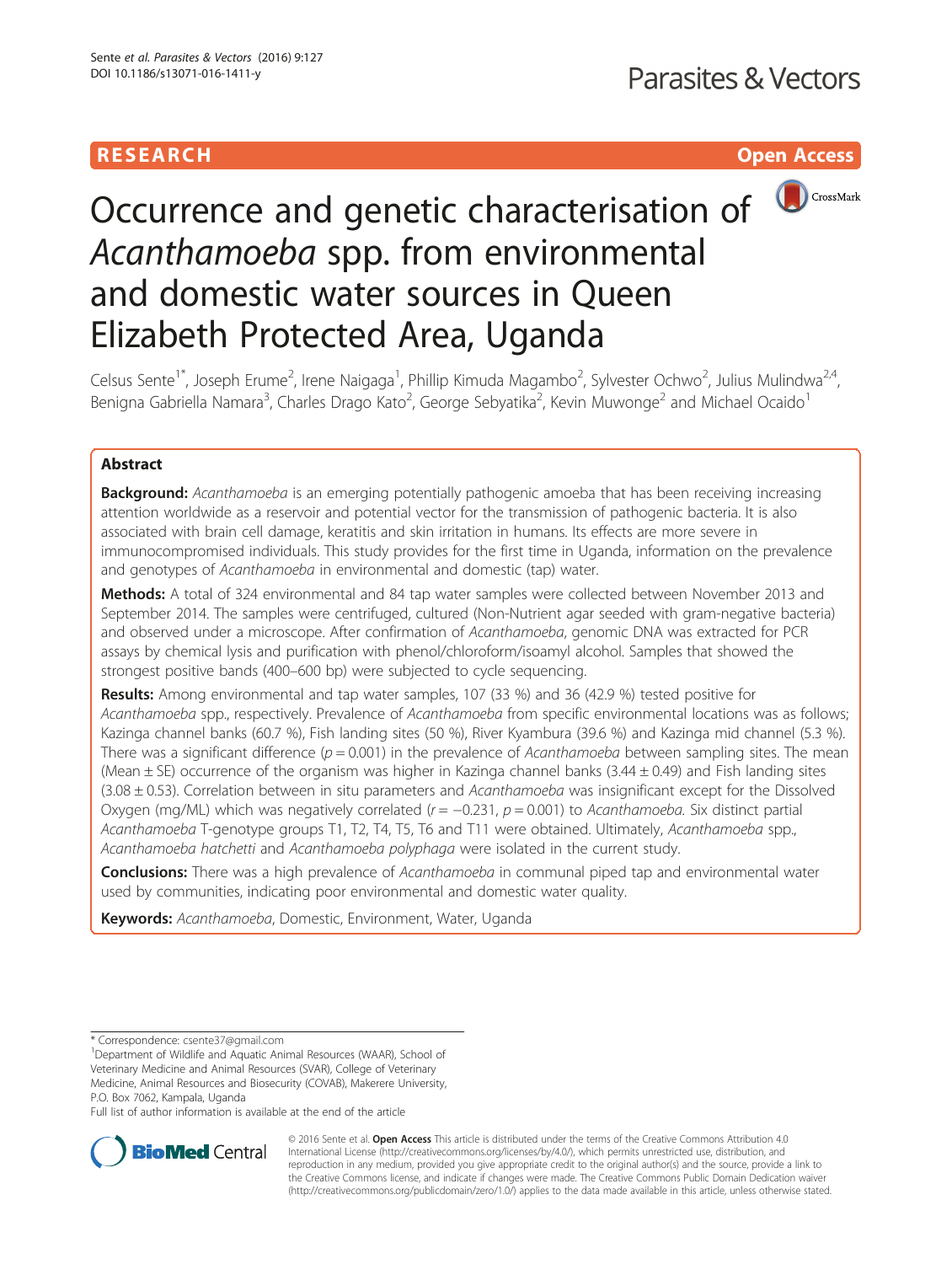## Background

Rural communities in and around Queen Elizabeth Protected Area (QEPA) are directly or indirectly dependent on environmental sources of water (fresh water lakes, rivers, streams, water holes, and gravity water) for all their water needs including; drinking, washing, bathing, recreation and agriculture. A significant portion of these communities using environmental or piped tap water sources could be exposed to the risk of contracting waterborne diseases. Waterborne diseases such as cholera, campylobacteriosis, shigellosis, salmonellosis and typhoid among others, are known to affect proportions of rural communities [[1, 2\]](#page-6-0). Several other waterborne diseases are not often mentioned and yet they might have potential pathogenic effects. Disease effects associated with free-living amoeba (FLA) in humans and animals in Uganda often go undetected because little is known about their presence and distribution in certain environments.

Water and soil-dwelling amoebae are widespread in nature and have been isolated from a variety of engineered water systems, aquatic and terrestrial environments [[3](#page-6-0)–[5](#page-6-0)]. Some FLA of the genera Acanthamoeba, Balamuthia, Naegleria and Hartmannella occasionally invade hosts and cause infections [\[3](#page-6-0), [6](#page-6-0)]. Acanthamoeba is both opportunistic and pathogenic with two stages in the life-cycle, an active trophozoite that exhibits vegetative growth and a dormant cyst stage with minimal metabolic activity [\[3](#page-6-0), [7](#page-6-0)]. Acanthamoeba renders possible intracellular multiplication of Bacillus anthracis, Legionella pneumophila, Vibrio cholerae and Mycobacterium tuberculosis which are responsible for anthrax, legionellosis, cholera and tuberculosis respectively [[7](#page-6-0)–[9](#page-6-0)]. Certain Acanthamoebae spp. are also causative agents of granulomatous amoebic encephalitis (GAE), a fatal disease of the CNS, amoebic keratitis (AK), a painful sight-threatening disease of the eyes [\[8](#page-6-0), [9](#page-6-0)] and have also been associated with cutaneous lesions with sinusitis in HIV/AIDS patients and other immunocompromised individuals [[8](#page-6-0), [10\]](#page-6-0).

Although Acanthamoeba spp. are causative agents of various diseases and carriers of pathogenic bacteria, little is known about their occurrence in Uganda. We, therefore, report for the first time in Uganda the occurrence and genotypic classes of Acanthamoeba.

## Methods

## Study area

The study was conducted in the Queen Elizabeth Protected Area (QEPA) that spans the districts of Rubirizi, Kasese, Rukungiri and Kamwenge in Uganda. The QEPA is a 1,978 sq. km with coordinates 00 12S, 30 00E (Latitude: 0.2000; Longitude: 30.00 C00). The vegetation cover is savannah grassland mixed with forest, woodland and wetland ecosystem. The protected area harbours Lake George and Edward that are joined by a 40 km long Kazinga channel. Within

the protected area are 11 fishing enclaves, with a population of mostly fishermen and pastoral communities.

#### **Ethics**

This study does not require ethical approval.

#### Sample collection, storage and transportation

The locations for sample collection were purposively selected based on certain landmarks such as nearness to burial sites/mass graves of hippos that died of anthrax (water sources adjacent to the graves) and nearness to the fishing villages where communities fetch water for domestic use. The water sources included environmental water and communal piped tap water. Environmental water sites were derived as collection points on (1) River Kyambura (R. Kyambura), (2) Kazinga channel bank (KCB), (3) Fish landing site (FLS) and (4) Kazinga mid channel (KMC). The fifth site (communal piped tap water system) is fed by water from the environment (Kazinga channel and River Kyambura) after it is treated.

Important in situ water parameters including; dissolved oxygen (mg/l), surface water temperature (°C), electrical conductivity  $(\mu S/m)$ , pH, total dissolved solids  $(g/l)$  and oxidation reduction potential  $(mV)$  were determined on-site using a Multi-parameter water sensor (Greenspan, USA). Four hundred and eight water samples were collected using 50 ml sterile polypropylene falcon tubes (Discovery Labware, USA). A total number of 408 (324 environmental and 84 tap) water samples were collected. The samples were stored at room temperature and transported to the Makerere University Molecular Biology Laboratory (MOBILA) within 48 h for culturing and isolation of Acanthamoeba.

## Laboratory analysis

This was done by culturing the collected water samples for Acanthamoeba spp. and examining for the presence of Acanthamoeba trophozoites under the microscope, followed by DNA extraction, DNA amplification and sequencing.

## Amoeba cultivation (Non – Nutrient agar seeded with gram-negative bacteria)

The NN-EI non-nutritive medium (Page Amoeba Saline solution-2.5 mM NaCl, 1 mM  $KH_2PO_4$ , 0.5 mM  $Na<sub>2</sub>HPO<sub>4</sub>$ , 40 mM CaCl<sub>2</sub>, and 20 mM MgSO<sub>4</sub>) seeded with 0.1 ml of a heat inactivated 48-h culture of *Escheri*chia coli BL21 was prepared and the final pH of the solution adjusted to 6.9. Water in the 50 ml tubes was centrifuged at  $1000 \times g$  for 15 min and the supernatant poured off to expose the pellet which was spread on the already prepared agar plates. The plates were incubated at 30–32 °C overnight. After one day, the plates were wrapped in polyethene bags and incubated upside down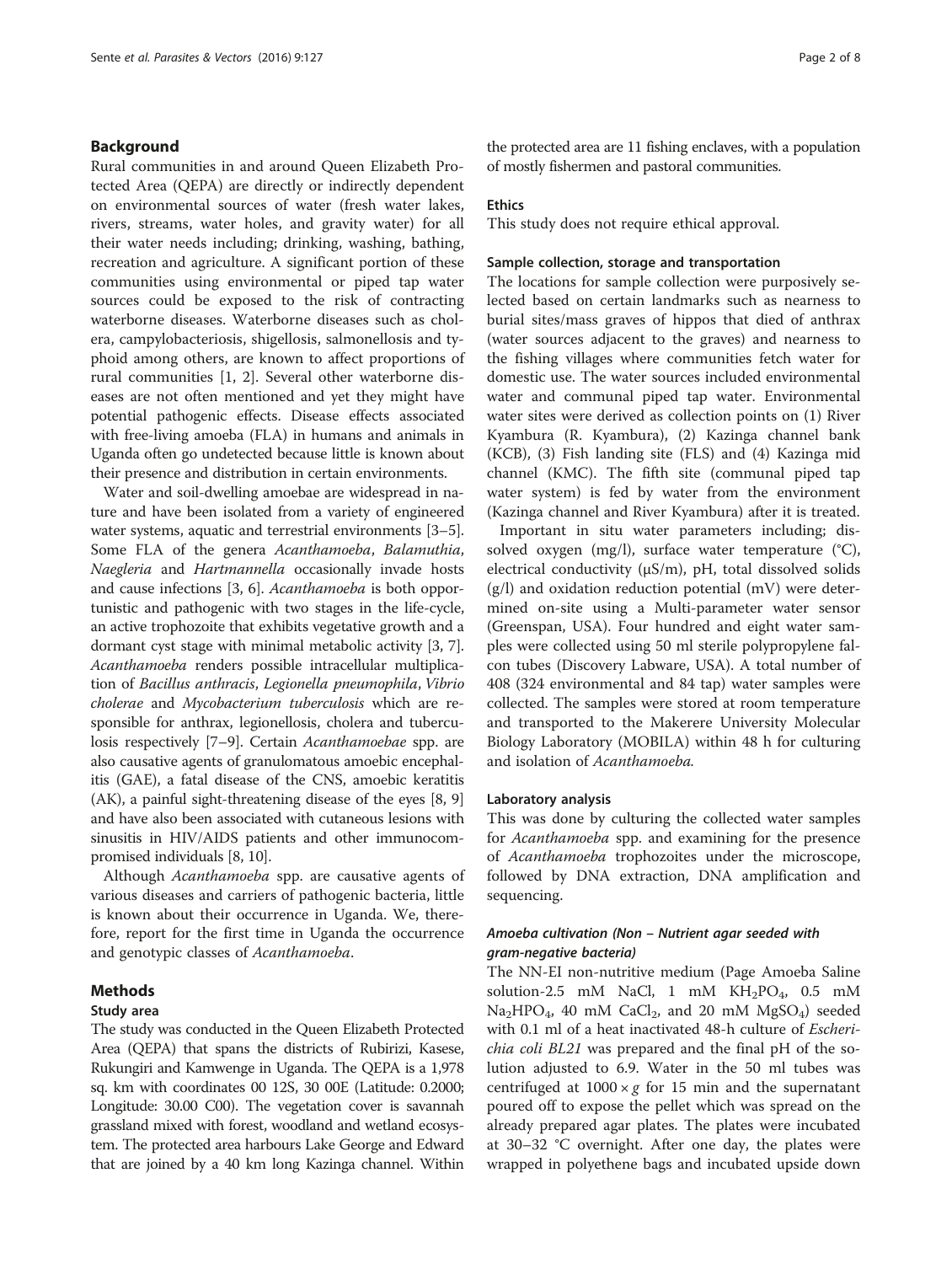at 30–32 °C up to 7 days. After 3 days of incubation, the plates were monitored for detection of Acanthamoeba trophozoites microscopically daily until the  $7<sup>th</sup>$  day. The number of Acanthamoeba trophozoites were counted using haemocytometer (MicrobeHunter, Germany) and recorded.

## Identification of Acanthamoeba at genus level

In order to determine the genus of the protozoa, movement and structural properties of amoebae were examined. Distinguishing features of the Acanthamoeba trophozoites were the presence of spiny or fingerlike surface projections called *acanthopodia*, a prominent contractile vacuole in the cytoplasm and vesicular nucleus with large central nucleolus [[11](#page-6-0)].

## Molecular identification of the isolates and phylogenetic analysis

#### Reference strains

The reference amoeba strain used in this study was the Amplirun® Acanthamoeba castellanii DNA Control, MBC054, and was the positive control for in vitro diagnosis techniques based on nucleic acids amplification (Labconsult, Bruxelles-Brussels, Belgium).

## Polymerase chain reaction (PCR) amplification assay for acanthamoebae

After identifying amoebae from the water samples, genomic DNA was extracted for PCR analysis by chemical lysis and purification of DNA with phenol/chloroform/ isoamyl alcohol extraction method [[12\]](#page-6-0). Five hundred microliters of STE buffer (0.1 M NaCl, 1 mM EDTA, 10 mM Trischloride, PH 8, 1 % SDS) and 10 μl proteinase K (10 mg/ml) was added directly to each sample in an Eppendorf tube. The samples were incubated at 56 °C for one hour and then cooled before phenol extraction. An equal volume of phenol-chloroform (521 μl) was added to each sample, mixed by vortexing and centrifuged at 13,200 rpm for 10 min. The aqueous layer was recovered and transferred to a new Eppendorf tube. This step was repeated to make two phenol-chloroform extractions. The aqueous layer from each tube was subjected to another chloroform extraction, recovered by centrifugation and transferred to a new Eppendorf tube after which 1000 μl of absolute alcohol (96–100 %) was added. The samples were then put in a freezer at −80 °C for precipitation overnight. The next day, samples were removed from the freezer and centrifuged at 13,200 rpm for 30 min. After 30 min the absolute alcohol was poured off. The pellet in each tube was then washed with 1000 μl of 70 % alcohol, centrifuged at 13,200 rpm for 15 min and alcohol poured off to expose the pellet. Finally, the pellet was air dried and dissolved in 50 μl of TE buffer.

Amplification of the partial 18S ribosomal RNA (18S rRNA) gene from Acanthamoeba was performed using primers previously shown to be specific for Acanthamoeba spp. [[13, 14\]](#page-6-0). The primer pairs were: forward primer JDP1 (5'GGCCCAGATCGTTTACCGTGAA-3') and reverse primer JDP2 (5'TCTCACAAGCTGC-TAGGGAGTCA-3').

Amplification reactions were performed using a DreamTaq PCR kit (Thermoscientific DreamTaq, USA). We used a 25 μl reaction volume containing 12.5 μl DreamTaq Green PCR Master Mix (2X), 0.5 μM forward primer, 0.5 μM reverse primer, 9 μl nuclease free water and 2.5 μl DNA template (50 pg concentration). The PCR was done under the following conditions: Initial denaturation at 94 °C for 3 min then 35 cycles with denaturation at 94 °C for 30 s, annealing at 55 °C for 30 s, extension at 72 °C for 30 s and final extension at 72 °C for 5 min. A sample of 5 μl of each PCR reaction was screened for successful amplification on a 2.5 % (W/V) agarose gel stained with ethidium bromide and run against 1kbp DNA ladder (Finnzymes, Finland). Electrophoresis was performed at 100 V of current and buffer used was 1X TAE containing 0.5 μg/ml of ethidium bromide. Once enough electrophoretic separation was obtained, the agarose gel was visualised using a UV gel documentation system (Wagtec, UK). The gel images were captured and a soft copy stored.

## Nucleic acid sequencing and analysis

Samples that showed the strongest positive bands (400– 600 bp) were extracted from the gel and the DNA was purified using QIAquick gel extraction kit (Qiagen Inc. Sample and Assay Technologies, Netherlands). The 18S rDNA segment from each of the Acanthamoeba isolates was subjected to cycle sequencing by the dideoxynucleotide chain termination method using the Dyenamic Terminator Cycle sequencing kit with JDP as sequencing primer [[14\]](#page-6-0). The sequencing included 2 μl of PCR product, 5ХBigDye Buffer, and 2pmol primer. Sequencing was done in 30 cycles with step 1 at 94 °C for 30 s, step 2 at 55 °C for 15 s and step 3 at 65 °C for 4 min.

The sequence files were checked for quality and base trimming carried using the Seqbuilder software (Dnastar, USA). For each of the nucleotide query sequences, a search for homologues in the NCBI database was carried out using the blastn tool. Homologues with query coverage  $> 80$  %, identity  $> 70$  % and low E values (<0) were considered. The molecular phylogenetic analysis was then carried out using the Maximum Likelihood Method in MEGA6 [[15](#page-6-0)].

#### Statistical analysis

Data was analysed using IBM SPSS version 22. Numerical variables were summarised using mean and standard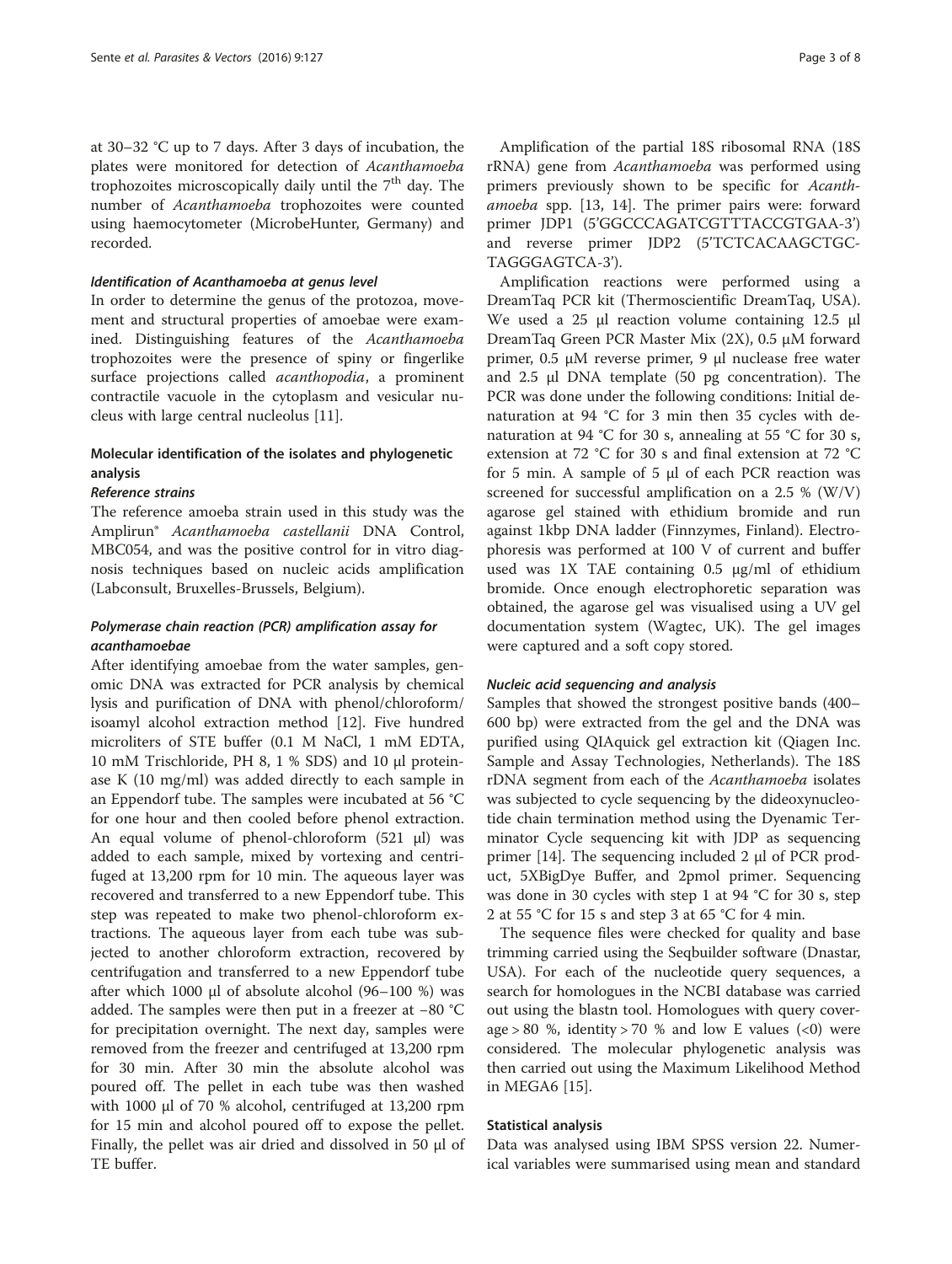|                        | Acanthamoeba         |                    |                    |  |
|------------------------|----------------------|--------------------|--------------------|--|
| Source                 | Number of<br>samples | Number<br>positive | Prevalence<br>(% ) |  |
| Tap Water              | 84                   | 36                 | 42.9               |  |
| Fnvironmental<br>Water | 324                  | 107                | 33                 |  |
| Total                  | 408                  | 143                | 65                 |  |

<span id="page-3-0"></span>Table 1 Prevalence of Acanthamoeba by water source

error of the mean (SEM). Univariate analysis to compare the prevalence of Acanthamoeba across sampling sites was done using cross-tabulation with a Chi-square or Fisher's exact test. Variables with a *p*-value of  $\leq 0.05$  were taken to be significant. Correlation analysis between environmental variables and Acanthamoeba presence was done using Pearson correlation coefficient (r), a p-value of ≤ 0.05 was considered statistically significant.

## Results

## Prevalence of Acanthamoeba per water site source

Acanthamoeba prevalence in environmental and tap water samples was 33 % and 42.9 % respectively (Table 1). The prevalence in various environmental sites where samples were collected was as follows: River Kyambura (39.6 %), KCB (60.7 %), FLS (50 %) and KMC (5.3 %) (Table 2). The results show that the number of organisms isolated was significantly  $(p = 0.001)$  influenced by the sampling site.

The means (Mean  $\pm$  SEM) of the organism in water across sites were as follows from highest to lowest; KCB  $(3.44 \pm 0.49)$ , FLS  $(3.08 \pm 0.5)$ , Tap water  $(2.26 \pm 0.4)$ , R. Kyambura (2.23  $\pm$  0.53) and KMC (0.17  $\pm$  0.08). The highest Acanthamoeba prevalence and means (KCB and FLS) were associated with lower DO (mg/l), higher, Temperature (°C), conductance  $(\mu S/m)$  and TDS  $(g/l)$  (Table 2).

## Correlation of Acanthamoeba presence and in situ parameters

Dissolved oxygen (DO) was negatively correlated  $(r =$ −0.231\*\*) with Acanthamoeba spp. There was a weak negative correlation  $(r = -0.051)$  between water temperature and Acanthamoeba spp. The other parameters (Conductance, pH, TDS and ORP) were positively correlated to the Acanthamoeba spp. (Table [3\)](#page-4-0).

## Molecular identification of the isolates and phylogenetic analysis

Amplicon sizes between 400 and 600 bp were observed (Fig. [1](#page-4-0)). Six distinct partial Acanthamoeba sequences belonging to the group of sequence types, T1, T2, T4, T5, T6 and T11 were obtained. The sequences were 98– 99 % similar; with only two identical to already known Acanthamoeba sequences. Four sequences were not identical to known Acanthamoeba in NCBI. Ultimately, Acanthamoeba spp., Acanthamoeba hatchetti, and Acanthamoeba polyphaga were among the identified, following comparison with the GenBank results from NCBI (Table [4](#page-5-0)).

## **Discussion**

Over the past decade, Acanthamoeba has been the most studied FLA due to its ability to cause and exacerbate disease in humans and animal [[3\]](#page-6-0). Disease effects associated with Acanthamoeba often go undetected in Uganda because very little is known about their existence and pathogenic effects, as most communities are completely oblivious of the diseases they might encounter by using contaminated water for cooking, drinking, washing or bathing. The most commonly diagnosed waterborne diseases in Uganda are cholera, campylobacteriosis, shigellosis, salmonellosis and typhoid [[16\]](#page-6-0). Waterborne protozoan parasites Cryptosporidium and Giardia have also been reported but mostly in wild and domestic animals [\[17\]](#page-6-0), with very scanty literature available on household water systems. There is no information on diseases caused by amoebae in Uganda and yet FLA of the genus Acanthamoeba if present in lethal threshold concentration are highly pathogenic. Acanthamoeba has mostly been associated with granulomatous amoebic encephalitis (GAE), amoebic keratitis (AK), cutaneous lesions and sinusitis in humans [[8](#page-6-0)–[10](#page-6-0)]. Eight species of Acanthamoeba (A. castellanii, A. polyphaga, A. culbertsoni, A. hatchetti, A. rhysodes, A. lugdunensis, A. quina and A.

Table 2 Presents prevalence, means and in situ parameters per sampling site

|                      |     |       | Acanthamoeba |                |                | In situ parameters |                  |                |                 |                    |
|----------------------|-----|-------|--------------|----------------|----------------|--------------------|------------------|----------------|-----------------|--------------------|
|                      |     |       |              |                | DO(mq/l)       | Temp(°C)           | Cond(µS/m)       | рH             | TDS(q/l)        | ORP(mV)            |
| Site                 | No. | $+ve$ | Prev $(% )$  | $Mean(\pm SE)$ | $Mean(\pm SE)$ | $Mean(\pm SE)$     | $Mean(\pm SE)$   | $Mean(\pm SE)$ | $Mean(\pm SE)$  | $Mean(\pm SE)$     |
| R. Kyambura          | 48  | 19    | 39.6         | $223 + 053$    | $403 + 016$    | $2143 + 015$       | $150.98 + 3.02$  | $799 + 01$     | $113.12 + 6.42$ | $-541.9 \pm 52.99$ |
| Kazinga channel bank | -84 | 51    | 60.7         | $3.44 + 0.49$  | $174 + 015$    | $7563 + 0.24$      | $77371 + 977$    | $931 + 004$    | $18276 + 487$   | $-467.8 + 29.30$   |
| Fish landing sites   | 60  | 30    | 50           | $308 + 053$    | 1 84 + 0 21    | $2622 + 034$       | $280.99 + 10.36$ | $891 + 012$    | $183.38 + 6.84$ | $-412.5 + 33.97$   |
| Kazinga mid channel  | 132 |       | 5.3          | $017 + 008$    | $4.57 + 0.26$  | $25.76 + 0.20$     | $261.75 + 6.78$  | $9.18 + 0.07$  | $163.09 + 4.04$ | $-454.2 + 25.09$   |
| Tap water            | 84  | 36    | 42.9         | $2.26 \pm 0.4$ | $4.08 + 0.27$  | $76.89 + 0.36$     | 163.26 + 111.69  | $73 + 010$     | $108.94 + 7.50$ | $-322.8 + 23.25$   |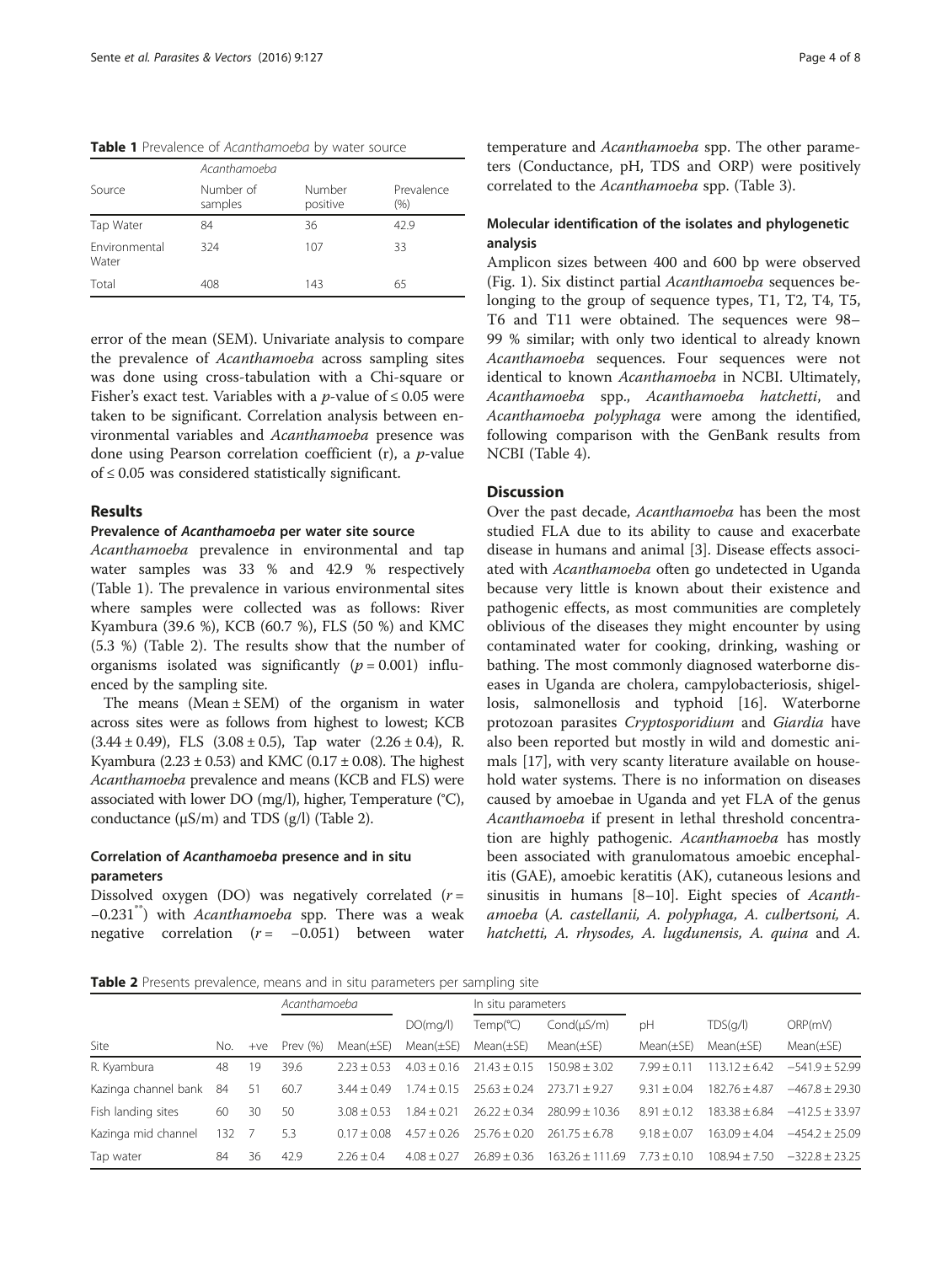<span id="page-4-0"></span>Table 3 Correlation coefficient (r) between environmental variables and Acanthamoeba presence

| In situ parameter  | Correlation coefficient (r) | Significance |  |  |
|--------------------|-----------------------------|--------------|--|--|
| DO (mg/ML)         | $-.231$ **                  | 0.001        |  |  |
| Temp $(^{\circ}C)$ | $-.051$                     | 0.3          |  |  |
| Cond $(\mu S/m)$   | .090                        | 0.07         |  |  |
| рH                 | 0.5                         | 0.31         |  |  |
| TDS(q/L)           | 0.09                        | 0.09         |  |  |
| ORP(mV)            | 0.2                         | 0.059        |  |  |

\*\*very significant

griffini) have been previously documented by researchers as aetiologic agents in Acanthamoeba keratitis [[18](#page-6-0)] which is common in individuals using dirty contact lenses as well as those washing and bathing with contaminated water [[3\]](#page-6-0). The effects of *Acanthamoeba* infection has been found to be more severe in HIV/AIDS patients and other immunocompromised individuals [[8](#page-6-0), [9](#page-6-0)].

The present study investigated the prevalence and molecular genotyping of Acanthamoeba in environmental water bodies and communal piped tap water systems in Queen Elizabeth Protected Area, Western Uganda. Acanthamoeba prevalence in environmental water was 33 % and in tap water 42.9 %. The low prevalence in environmental samples could be due to a larger number of samples (324) compared to the smaller number of tap water samples (84) collected. The higher prevalence in tap water could also be due to the formation of bacterial biofilms along the water pipes and tap outlet that attracts more predatory Acanthamoeba spp. Acanthamoeba and bacteria are constantly involved in a predator-prey relationship, with Acanthamoeba engulfing and feeding on numerous bacterial colonies [\[3, 9](#page-6-0), [19](#page-6-0)]. These findings are in agreement with previous studies that detected 51 % and 34 % prevalence in household tap water, all higher than the prevalence in environmental water [\[20, 21](#page-6-0)]. Previous studies have also indicated that the prevalence of Acanthamoeba in environmental and domestic water can vary from as low as 1 % to as high as 79 % [[12, 19](#page-6-0), [22](#page-6-0)–[25\]](#page-6-0), all depending on sample size and site.

Taking into consideration the prevalence from a specific environmental sample sources (R. Kyambura (39.6 %), KCB (60.7 %), FLS (50 %) and KMC (5.3 %), it is evident that water from the mid-channel had the least prevalence of the organisms; probably because this water was clearer and less contaminated with organic matter compared to that from other sites. The present study reports high microbial loads of Acanthamoeba at KCB (3.44 ± 0.49) and R. Kyambura  $(3.08 \pm 0.53)$ . These same sampling areas were associated with lower levels of DO (mg/l), elevated Temperature (°C) and conductance  $(\mu S/m)$  and TDS  $(g/l)$ (Table [2\)](#page-3-0) compared to other sites. We report a significant correlation of Acanthamoeba with mean dissolved oxygen  $(r = -.231^{**})$  and temperature  $(r = -.051)$ . The high prevalence and mean of the organisms at the banks and FLS could be due to contamination of the water by formation of more organic matter from rotting leaves, household refuse and faecal matter dumped by communities living nearby. This increases the build-up of bacteria, consequently increasing the number of *Acanthamoeba* spp. and other amoebae. This concurs with previous findings, that there are more amoebae when there is a build-up of more organic matter in soil and water because the organic fraction contains organic molecules needed for microbial development [[26](#page-6-0)–[28\]](#page-6-0). Acanthamoeba spp. are common pathogenic FLA whose distribution is variable and often but not always influenced by physico-chemical parameters [[29](#page-6-0)]. *Acanthamoeba* spp. have been found to be more prevalent in contaminated, bacteria-rich water [[29\]](#page-6-0) irrespective of the physico-chemical parameters of the water. However, very high and very low temperature, as well as dissolved oxygen will ultimately lead to low Acanthamoeba trophozoite counts. Acanthamoeba spp. being ubiquitous, exist in many natural environments and domestic water systems but their numbers fluctuate to a certain extent with precipitating factors like dissolved oxygen, temperature, organic matter, conductivity, oxidation reduction potential, although not so significantly [\[29\]](#page-6-0).

Classifying the genus Acanthamoeba remains a debatable topic but the molecular genotyping being used currently has proved precise in isolate identification, producing more

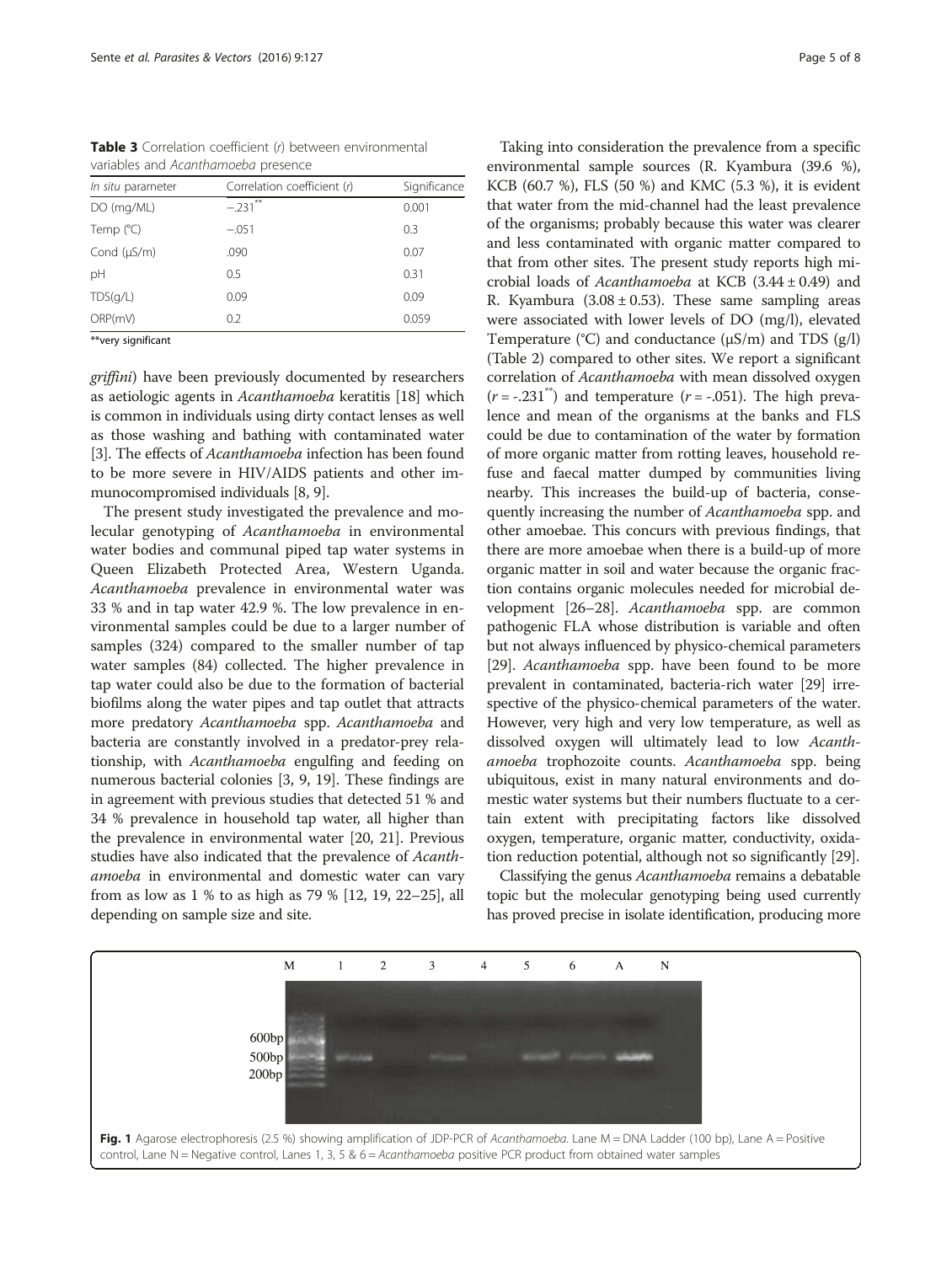| T-genotype      | Species Name                                                                                               | Associated human disease          |
|-----------------|------------------------------------------------------------------------------------------------------------|-----------------------------------|
| T1              | Acanthamoeba spp. <sup>a</sup>                                                                             | Encephalitis [8, 9]               |
| T <sub>2</sub>  | Acanthamoeba spp. <sup>a</sup> , A. palestinensis, A. pustulosa                                            | Keratitis and sinusitis [8, 10]   |
| T <sub>3</sub>  | A. griffini, A. pearcei, Acanthamoeba spp. <sup>a</sup> ,                                                  | Keratitis [8]                     |
| <b>T4</b>       | A. castellanii, A. polyphaga <sup>a</sup> , A. lugdunensis, A. rhysodes, A. divionensis, A. mauritaniensis | Keratitis [8, 18]                 |
| T <sub>5</sub>  | Acanthamoeba spp <sup>a</sup> , A. lenticulata                                                             | Keratitis [8]                     |
| T <sub>6</sub>  | Acanthamoeba hatchetti <sup>a</sup> , A. palestinensis                                                     | Keratitis [8]                     |
| T <sub>7</sub>  | A. astronyxis                                                                                              | Unknown                           |
| T <sub>8</sub>  | A. tubiashi                                                                                                | Unknown                           |
| T <sub>9</sub>  | A. healyi                                                                                                  | Unknown                           |
| T <sub>10</sub> | A. culbertsoni                                                                                             | Keratitis and encephalitis [8, 9] |
| T11             | Acanthamoeba hatchetti <sup>a</sup> , A. stevensoni, A.quina                                               | Keratitis and encephalitis [9]    |
| T <sub>12</sub> | A. healyi                                                                                                  | Encephalitis [8, 9]               |
| T <sub>13</sub> | Acanthamoeba spp.                                                                                          | Unknown                           |
| T <sub>14</sub> | Acanthamoeba spp.                                                                                          | Unknown                           |
| T <sub>15</sub> | A. jacobsi                                                                                                 | Keratitis [8]                     |
| T <sub>16</sub> | Acanthamoeba spp.                                                                                          | Unknown                           |
| T <sub>17</sub> | Acanthamoeba spp.                                                                                          | Unknown                           |
| T18             | Acanthamoeba spp.                                                                                          | Unknown                           |

<span id="page-5-0"></span>Table 4 Acanthamoeba T-genotype groups isolated in this study and associated diseases

<sup>a</sup>lsolated in the present study

than 25 species. Acanthamoeba sequence types have been previously grouped from T1 to T18. In the present study six distinct partial Acanthamoeba sequences belonging to sequence T-genotype groups T1, T2, T4, T5, T6 and T11, with only two identical (Acanthamoeba hatchetti and Acanthamoeba polyphaga) to already known Acanthamoeba spp. sequences from NCBI comparisons were obtained. The remaining four *Acanthamoeba* spp. which were not classified to species level may be unique to Uganda. Two isolates belonged to T4, whereas T1, T2, T5, T6 and T11 had only one isolate each. The Acanthamoeba strain identified as genotype T4 and T6 was isolated from both environmental and tap water samples. All the other strains were from environmental samples. Previous studies indicate that T2 and T6 are largely environmental isolates that are phylogenetically close to one another [[30](#page--1-0)] although they have also been both isolated from clinical AK cases [[31](#page--1-0)]. Acanthamoeba T3 and T11 are closely related to T4 and have been found to also be responsible for AK [[32](#page--1-0)]. Acanthamoeba of T4 is reported as the most commonly encountered and most diverse T-genotype group found in both environmental and clinical samples. [\[30\]](#page--1-0). Genotype T5 is the second most prevalent [\[12\]](#page-6-0), mainly isolated from sewage dump locations and AK infections [[30](#page--1-0)].

The findings from the present study indicate that there is a high likelihood of contamination of both environmental and domestic tap water systems with Acanthamoeba spp. indicating poor water source quality and possible predisposition of the end users to a variety of infections. Since

there are no previous studies on Acanthamoeba or any other amoeba in Uganda, it is hard to know the current situation in terms of the effect on human health but we can state that the various genotypes isolated from water samples in the present study could be responsible for silent illnesses that often lead to severe morbidities and mortalities among communities. Acanthamoeba genotypes T1 (responsible for encephalitis), T2 (keratitis and sinusitis), T3/T5 (keratitis) and T11 (keratitis and encephalitis) isolated from the water samples pose a high risk to the households in QEPA using both environmental and piped tap water. It is, therefore, imperative that more research on Acanthamoeba spp. and other amoebae is done in Uganda to build up knowledge of the types, prevalence, diagnosis, prevention and treatment measures.

## Conclusion

There was a high prevalence of Acanthamoeba in communal piped tap and environmental water used by communities (at fish landing sites, channel and river banks). Increasing prevalence of Acanthamoeba in water means that there is increased density of prey organisms (bacteria). This can be an indicator of poor environmental and domestic tap water quality.

#### Abbreviations

+ve: positive; C: celsius; AK: amoebic keratitis; CNS: central nervous system; FLA: free living amoeba; FLS: fish landing site; g: gravitational force; g: grams; HIV/AIDS: Human Immunodeficiency Virus/Acquired Immune Deficiency Syndrome; KCB: Kazinga channel bank; KMC: Kazinga mid channel; l: liter;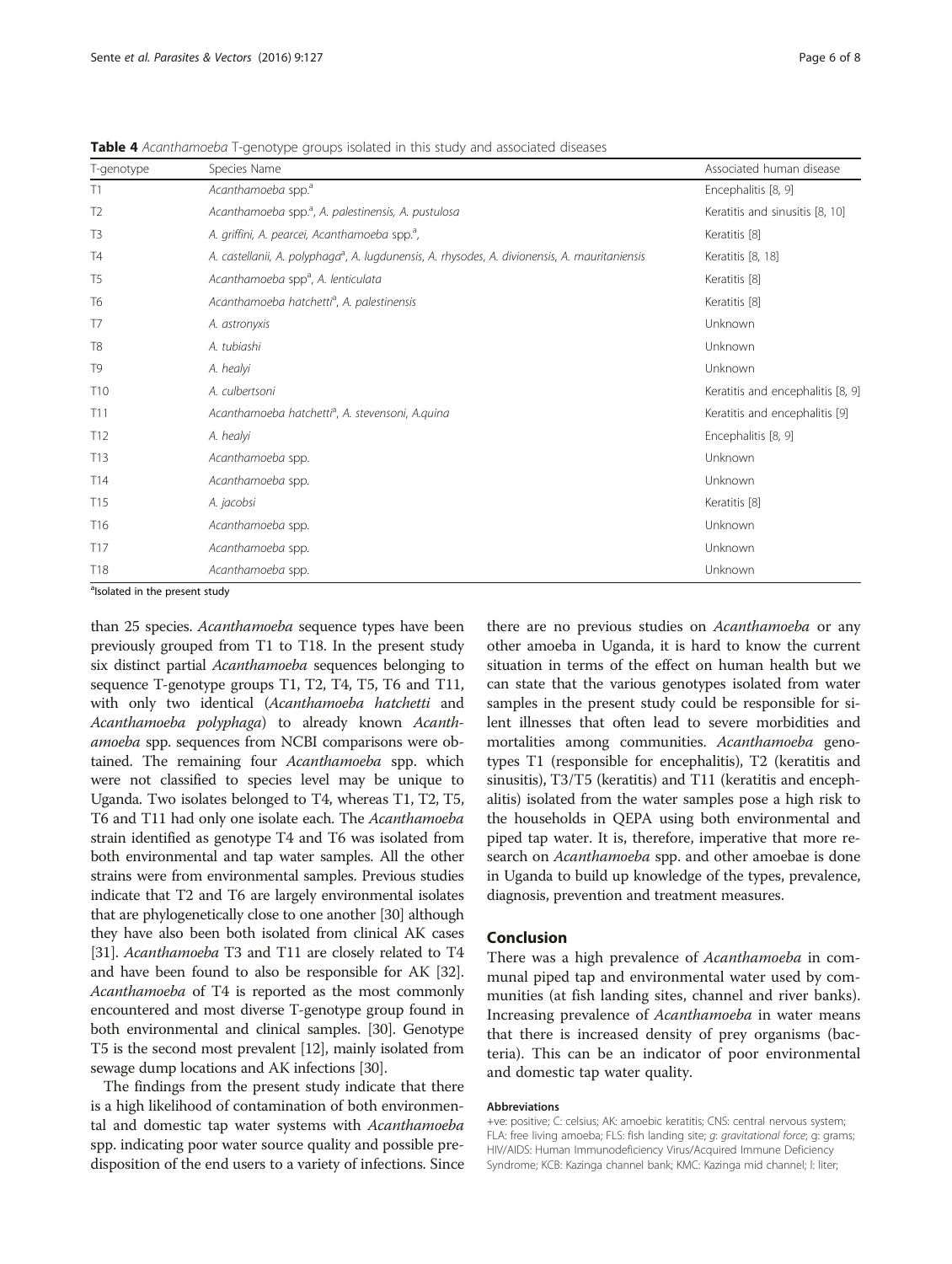<span id="page-6-0"></span>mg: milligrams; ml: milliliters; mM: millimolar; mV: millivolts; NCBI: National Center for Biotechnology Information; No.: number; pg: picogram; pmol: picomoles; Prev: prevalence; QEPA: Queen Elizabeth Protected Area; rpm: revolutions per minute; V: volts; μS: microseconds.

#### Competing interests

The authors declare that they have no competing interests.

#### Authors' contributions

CS carried out all the field data collection, carried out the culturing and DNA extraction and drafted the manuscript. JE, MO and IN supervised the data collection, laboratory work and the development of the manuscript. PKM and SO carried out organism cultures and molecular diagnostic studies. BGN developed the field study designs. JM participated in sequence alignment and drafting of the manuscript. CKD carried out the statistical analysis. All authors read and approved the final version of the manuscript.

#### Authors' information

Dr Celsus Sente: Wildlife Veterinarian, Assistant Lecture & Ph.D. student, with special interest in public health, water-borne diseases and water microbial genomics.

Professor Michael Ocaido: Epidemiologist and Chair, Department of Wildlife and Aquatic Animal Resources (WAAR).

Assoc. Prof. Joseph Erume: Senior Lecturer, Department Biomolecular Resources. Dr Irene Naigaga: Lecturer, Department WAAR.

Mr Sylvester Ochwo: Senior Laboratory technologist and manager, Molecular Biology Laboratory (MOBILA).

Mr Phillip K Magambo: Ph.D. student and Senior Laboratory technologist, MOBILA. Dr Julius Mulindwa: Lecturer, Department of Biochemistry and Sports Science.

Dr Benigna G Namara: Medical Doctor, Uganda Virus Research Institute (UVRI). Dr Charles Kato Drago: Lecturer, Department of Biomolecular Resources.

Mr George Sebyatika: Laboratory assistant, MOBILA. Mr Kevin Muwonge: Laboratory Assistant, MOBILA.

#### Acknowledgements

We would like to thank WaterNet, SIG-RISE and CARNEGIE-Next Generation of African Academics (NGAA-Carnegie) for funding this research, and Molecular Biology Laboratory (MOBILA), Makerere University for providing space for carrying out the study.

#### Author details

<sup>1</sup>Department of Wildlife and Aquatic Animal Resources (WAAR), School of Veterinary Medicine and Animal Resources (SVAR), College of Veterinary Medicine, Animal Resources and Biosecurity (COVAB), Makerere University, P.O. Box 7062, Kampala, Uganda. <sup>2</sup>Department of Biomolecular Resources and Biolab Sciences, School of Biosecurity, Biotechnical and Laboratory Sciences (SBLS), College of Veterinary Medicine, Animal Resources and Biosecurity (COVAB), Makerere University, P.O. Box 7062, Kampala, Uganda. <sup>3</sup>Medical Research Council (MRC)/Uganda Virus Research Institute (UVRI), Research Unit on AIDS, P.O. Box 49, Entebbe, Uganda. <sup>4</sup>Department of Biochemistry and Sports Science, College of Natural Sciences (CONAS), Kampala, Uganda.

## Received: 20 August 2015 Accepted: 24 February 2016 Published online: 03 March 2016

#### References

- 1. Obi CL, Potgieter N, Bessong PO, Matsaung G. Scope of potential bacterial agents of diarrhoea and microbial assessment of quality of river water sources in rural Venda communities in South Africa. Water Sci Technol. 2003;47(3):59–64.
- Zamxaka A, Pironcheva G, Muyima G. Bacterial community patterns of domestic water sources in the Gogogo and Nkonkobe areas of the Eastern Cape Province, South Africa. Water SA. 2004;30(3):341–6.
- 3. Khan NA. Acanthamoeba: biology and increasing importance in human health. FEMS Microbiol Rev. 2006;30(4):564–95.
- Khan N. Acanthamoeba: Biology and Pathogenesis. University of Nottingham: Caister Academic Press; 2009.
- 5. Costa AO, Castro EA, Ferreira GA, Furst C, Crozeta MA, Thomaz-Soccol V. Characterization of acanthamoeba isolates from dust of a public hospital in Curitiba, Parana, Brazil. J Eukaryot Microbiol. 2010;57(1):70–5.
- 6. Schuster FL, Visvesvara GS. Free-living amoebae as opportunistic and nonopportunistic pathogens of humans and animals. Int J Parasitol. 2004;34(9): 1001–27.
- 7. Dey R, Hoffman PS, Glomski IJ. Germination and amplification of anthrax spores by soil-dwelling amoebas. Appl Environ Microbiol. 2012;78(22):8075–81.
- 8. Dunand VA, Hammer SM, Rossi R, Poulin M, Albrecht MA, Doweiko JP, et al. Parasitic sinusitis and otitis in patients infected with human immunodeficiency virus: report of five cases and review. Clin Infect Dis. 1997;25(2):267–72.
- 9. Amir S. Acanthamoeba castellanii as a Host and Model to Study Bacterial Virulence. Solna: Karolinska Universitetssjukhuset Huddinge; 2009.
- 10. Torno Jr MS, Babapour R, Gurevitch A, Witt MD. Cutaneous acanthamoebiasis in AIDS. J Am Acad Dermatol. 2000;42(2 Pt 2):351–4. 11. Smirnov AV, Goodkov AV. An illustrated list of basic morphotypes of
- Gymnamoebia (Rhizopoda, Lobosea). Paraitology. 1999;11:20–9.
- 12. Pelandakis M, Pernin P. Use of multiplex PCR and PCR restriction enzyme analysis for detection and exploration of the variability in the free-living amoeba Naegleria in the environment. Appl Environ Microbiol. 2002;68(4): 2061–5.
- 13. Schroeder JM, Booton GC, Hay J, Niszl IA, Seal DV, Markus MB, Fuerst PA, Byers TJ. Use of subgenic 18S ribosomal DNA PCR and sequencing for genus and genotype identification of acanthamoebae from humans with keratitis and from sewage sludge. J Clin Microbiol. 2001;39(5):1903–11.
- 14. Booton GC, Kelly DJ, Chu YW, Seal DV, Houang E, Lam DS, Byers TJ, Fuerst PA. 18S ribosomal DNA typing and tracking of Acanthamoeba species isolates from corneal scrape specimens, contact lenses, lens cases, and home water supplies of Acanthamoeba keratitis patients in Hong Kong. J Clin Microbiol. 2002;40(5):1621–5.
- 15. Tamura K, Stecher G, Peterson D, Filipski A, Kumar S. MEGA6: molecular evolutionary genetics analysis version 6.0. Mol Biol Evol. 2013;30(12):2725–9.
- 16. Ojore G. Uganda: 2,000 Children Die of Diarrhoea in Africa Daily-WaterAid. In: New Vision. Uganda: New Vision Publishing; 2012.
- 17. Salzer JS, Rwego IB, Goldberg TL, Kuhlenschmidt MS, Gillespie TR. Giardia sp. and Cryptosporidium sp. infections in primates in fragmented and undisturbed forest in western Uganda. J Parasitol. 2007;93(2):439–40.
- 18. CDC: Acanthamoeba keratitis associated with contact lenses. In: MMWR Morb Mortal Wkly Rep vol. 35. United States. 1986: 405–408.
- 19. Bagheri H, Shafiei R, Shafiei F, Sajjadi S. Isolation of Acanthamoeba spp. from drinking waters in several hospitals of iran. Iran J Parasitol. 2010; 5(2):19–25.
- 20. Stockman LJ, Wright CJ, Visvesvara GS, Fields BS, Beach MJ. Prevalence of Acanthamoeba spp. and other free-living amoebae in household water, Ohio, USA—1990–1992. Parasitol Res. 2011;108(3):621–7.
- 21. Ghadar-ghadr S, Solhjoo K, Norouz-nejad M, Rohi R, Zia-Jahromi S. Isolation and identification of free living amoeba (Naegleria and Acanthamoeba) in Shiraz water resources by morphological criteria. Pars Jahrom Univ Med Sci. 2012;10(3):33–42.
- 22. Marciano-Cabral F, Puffenbarger R, Cabral GA. The increasing importance of Acanthamoeba infections. J Eukaryot Microbiol. 2000;47(1):29–36.
- 23. Shoff ME, Rogerson A, Kessler K, Schatz S, Seal DV. Prevalence of Acanthamoeba and other naked amoebae in South Florida domestic water. J Water Health. 2008;6(1):99–104.
- 24. Kao PM, Hsu BM, Chen CT, Huang SW, Kao ES, Chen JL, Wu NM, Ji WT. Identification and quantification of the Acanthamoeba species and genotypes from reservoirs in Taiwan by molecular techniques. Acta Trop. 2014;132:45–50.
- 25. Kiss C, Barna Z, Vargha M, Torok JK. Incidence and molecular diversity of Acanthamoeba species isolated from public baths in Hungary. Parasitol Res. 2014;113(7):2551–7.
- 26. Alexander M. Introduction to Soil Microbiology. 2nd ed. Mishawaka: Krieger Pub Co; 1977.
- 27. Rodriguez-Zaragoza S, Mayzlish E, Steinberger Y. Vertical distribution of the free-living amoeba population in soil under desert shrubs in the Negev desert, Israel. Appl Environ Microbiol. 2005;71(4):2053–60.
- 28. Pruden M, Falkinham J, Williams K, Wang H, Martins K, Rhoads W: Relationship Between Biodegradable Organic Matter and Pathogen Concentrations in Premise Plumbing. Water Research Foundation; 2013: 58–90.
- 29. Bonilla-Lemus P, Caballero Villegas AS, Carmona Jiménez J, Lugo Vázquez A. Occurrence of free-living amoebae in streams of the Mexico Basin. Exp Parasitol. 2014;145(Supplement):S28–33.